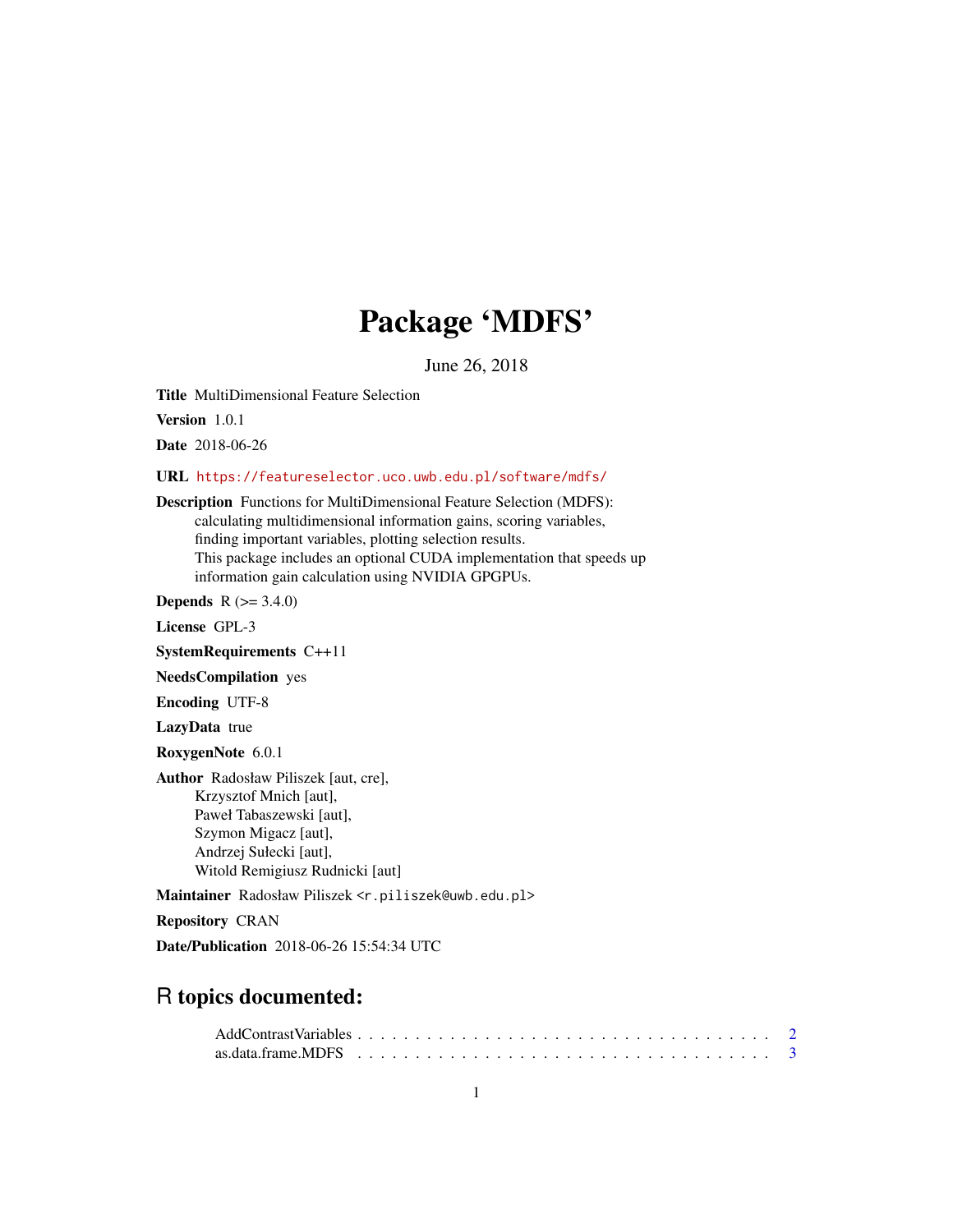<span id="page-1-0"></span>

| Index |  |
|-------|--|

AddContrastVariables *Add contrast variables to data*

#### Description

Add contrast variables to data

#### Usage

```
AddContrastVariables(data, n.contrast = max(ncol(data)/10, 30))
```
#### Arguments

| data       | data organized in matrix with separate variables in columns                           |
|------------|---------------------------------------------------------------------------------------|
| n.contrast | number of constrast variables (defaults to max of 1/10 of variables number and<br>30) |

#### Value

A list with the following key names:

- indices vector of indices of input variables used to construct contrast variables
- x data with constrast variables appended to it
- mask vector of booleans making it easy to select just contrast variables

#### Examples

AddContrastVariables(madelon\$data)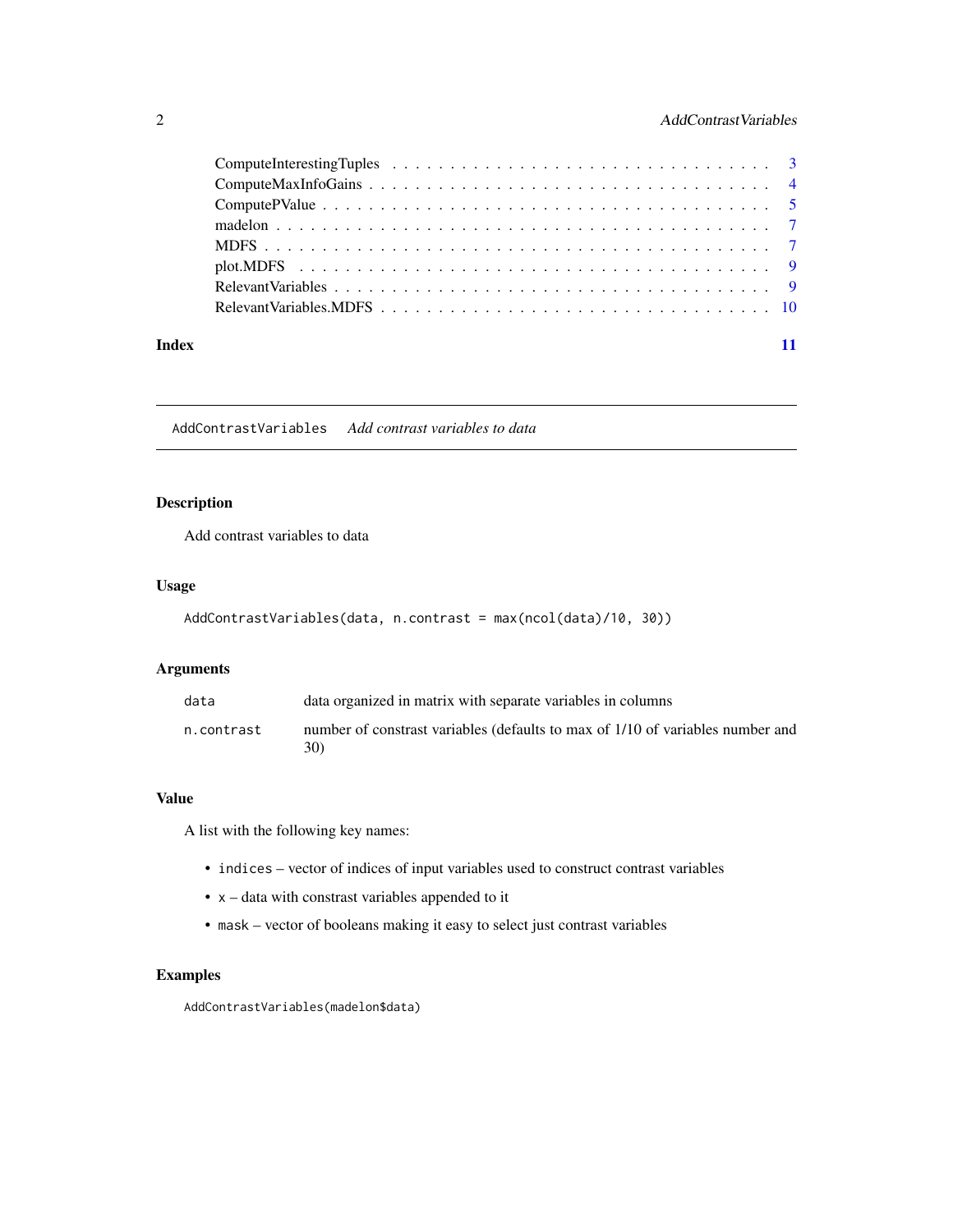<span id="page-2-0"></span>as.data.frame.MDFS *as.data.frame S3 method implementation for MDFS*

#### Description

as.data.frame S3 method implementation for MDFS

#### Usage

## S3 method for class 'MDFS' as.data.frame(x, ...)

#### Arguments

| х        | an MDFS object |
|----------|----------------|
| $\cdots$ | ignored        |

#### Value

data.frame

ComputeInterestingTuples

*Interesting tuples*

#### Description

Interesting tuples

#### Usage

```
ComputeInterestingTuples(data, decision, dimensions = 2, divisions = NULL,
 discretizations = 1, seed = NULL, range = NULL, pseudo.count = 0.25,
  ig.thr, interesting.vars = c())
```
#### Arguments

| data            | input data where columns are variables and rows are observations (all numeric)   |  |
|-----------------|----------------------------------------------------------------------------------|--|
| decision        | decision variable as a binary sequence of length equal to number of observations |  |
| dimensions      | number of dimensions (an integer greater than or equal to 2)                     |  |
| divisions       | number of divisions (from 1 to 15; NULL selects probable optimal number)         |  |
| discretizations |                                                                                  |  |
|                 | number of discretizations                                                        |  |
| seed            | seed for PRNG used during discretizations (NULL for random)                      |  |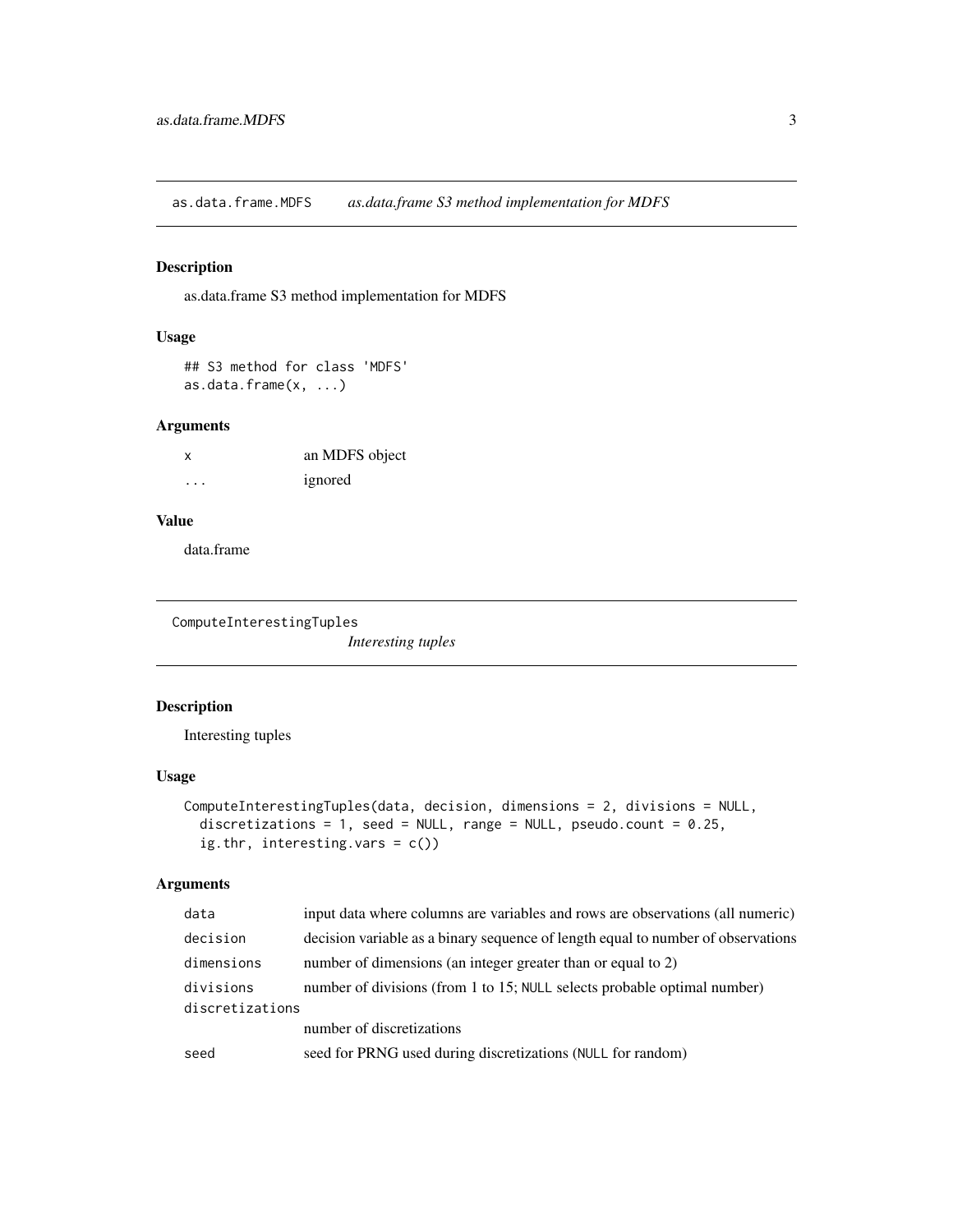<span id="page-3-0"></span>

| range            | discretization range (from 0.0 to 1.0; NULL selects probable optimal number) |  |  |  |
|------------------|------------------------------------------------------------------------------|--|--|--|
| pseudo.count     | pseudo count                                                                 |  |  |  |
| ig.thr           | IG threshold above which the tuple is interesting                            |  |  |  |
| interesting.vars |                                                                              |  |  |  |
|                  | variables for which to check the IGs (none $=$ all)                          |  |  |  |

#### Value

A [data.frame](#page-0-0) or [NULL](#page-0-0) (following a warning) if no tuples are found.

The following columns are present in the [data.frame](#page-0-0):

- Var interesting variable index
- Tuple.1, Tuple.2, ... corresponding tuple (up to dimensions columns)
- IG information gain achieved by var in Tuple.\*

Additionally attribute named run.params with run parameters is set on the result.

#### Examples

```
ComputeInterestingTuples(madelon$data, madelon$decision, dimensions = 2, divisions = 1,
                         range = 0, seed = 0, ig.thr = 100)
```
ComputeMaxInfoGains *Max information gains*

#### Description

Max information gains

#### Usage

```
ComputeMaxInfoGains(data, decision, dimensions = 1, divisions = NULL,
  discretizations = 1, seed = NULL, range = NULL, pseudo.count = 0.25,
  return.tuples = FALSE, interesting.vars = c(), use.CUDA = FALSE)
```
#### Arguments

| data            | input data where columns are variables and rows are observations (all numeric)                                                |
|-----------------|-------------------------------------------------------------------------------------------------------------------------------|
| decision        | decision variable as a binary sequence of length equal to number of observations                                              |
| dimensions      | number of dimensions (a positive integer; on CUDA limited to 2–5 range)                                                       |
| divisions       | number of divisions (from 1 to 15; additionally limited by dimensions if using<br>CUDA; NULL selects probable optimal number) |
| discretizations |                                                                                                                               |

number of discretizations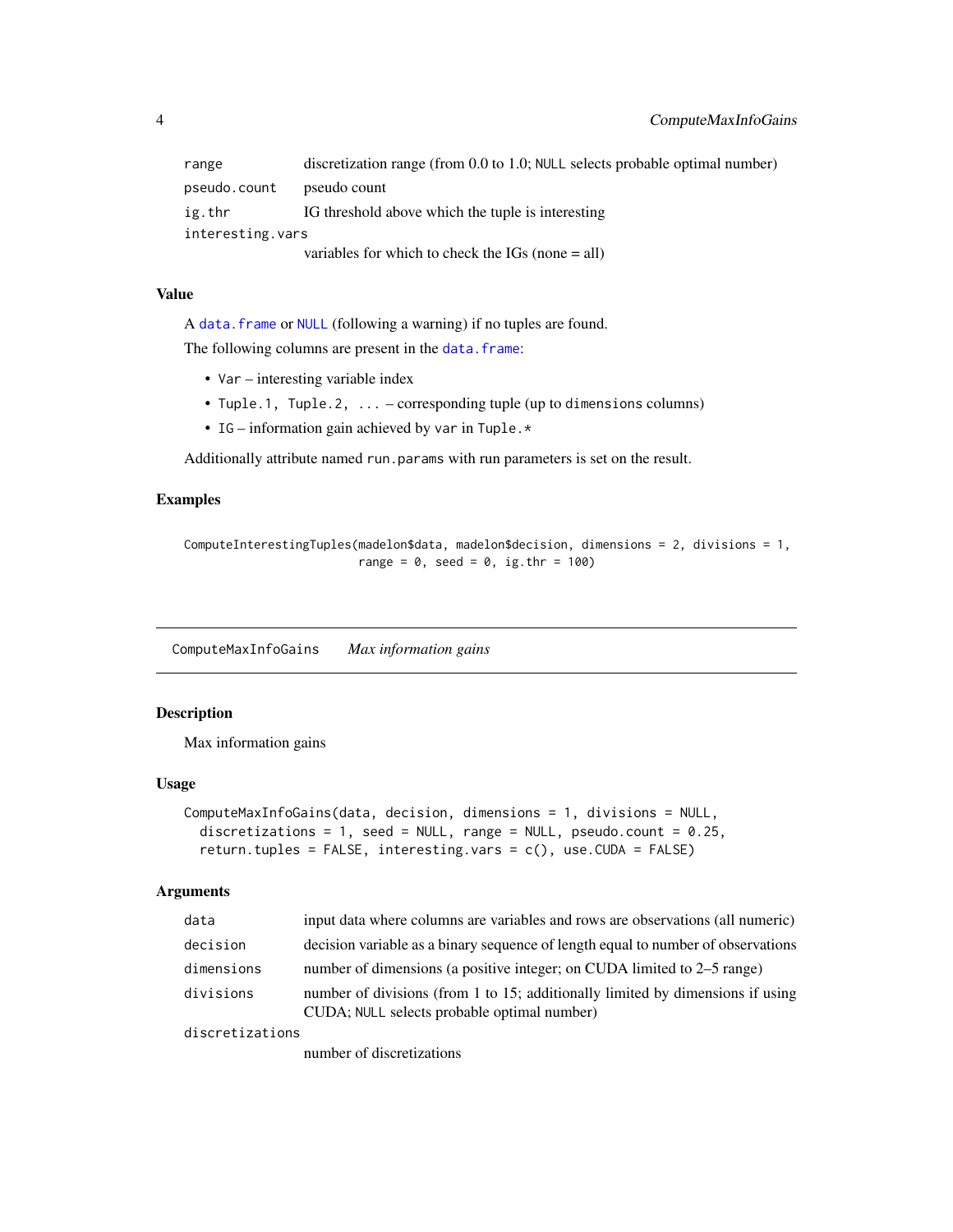#### <span id="page-4-0"></span>ComputePValue 5

| seed             | seed for PRNG used during discretizations (NULL for random)                                                                 |  |  |  |  |
|------------------|-----------------------------------------------------------------------------------------------------------------------------|--|--|--|--|
| range            | discretization range (from 0.0 to 1.0; NULL selects probable optimal number)                                                |  |  |  |  |
| pseudo.count     | pseudo count                                                                                                                |  |  |  |  |
| return.tuples    | whether to return tuples where max IG was observed (one tuple per variable) -<br>not supported with CUDA and in 1D          |  |  |  |  |
| interesting.vars |                                                                                                                             |  |  |  |  |
|                  | limit examined tuples to only those containing all specified variables (default:<br>do not limit) - not supported with CUDA |  |  |  |  |
| use.CUDA         | whether to use CUDA acceleration (must be compiled with CUDA)                                                               |  |  |  |  |

#### Value

A [data.frame](#page-0-0) with the following columns:

- IG max information gain (of each variable)
- Tuple.1, Tuple.2, ... corresponding tuple (up to dimensions columns, available only when return.tuples ==  $T$  and dimensions > 1)

Additionally attribute named run.params with run parameters is set on the result.

#### Examples

ComputeMaxInfoGains(madelon\$data, madelon\$decision, dimensions = 2, divisions = 1, range =  $0$ , seed =  $0$ )

ComputePValue *Compute p-values from information gains and return MDFS*

#### Description

Compute p-values from information gains and return MDFS

#### Usage

```
ComputePValue(IG, dimensions, divisions, response.divisions = 1, df = NULL,
 contrast.mask = NULL, ig.in.bits = TRUE, ig.doubled = FALSE,
 one.dim.mode = "exp", irr.vars.num = NULL, ign.low.ig.vars.num = NULL,
 min.irr.vars.num = NULL, max.ign.low.ig.vars.num = NULL,
  search.points = 8, level = 0.05)
```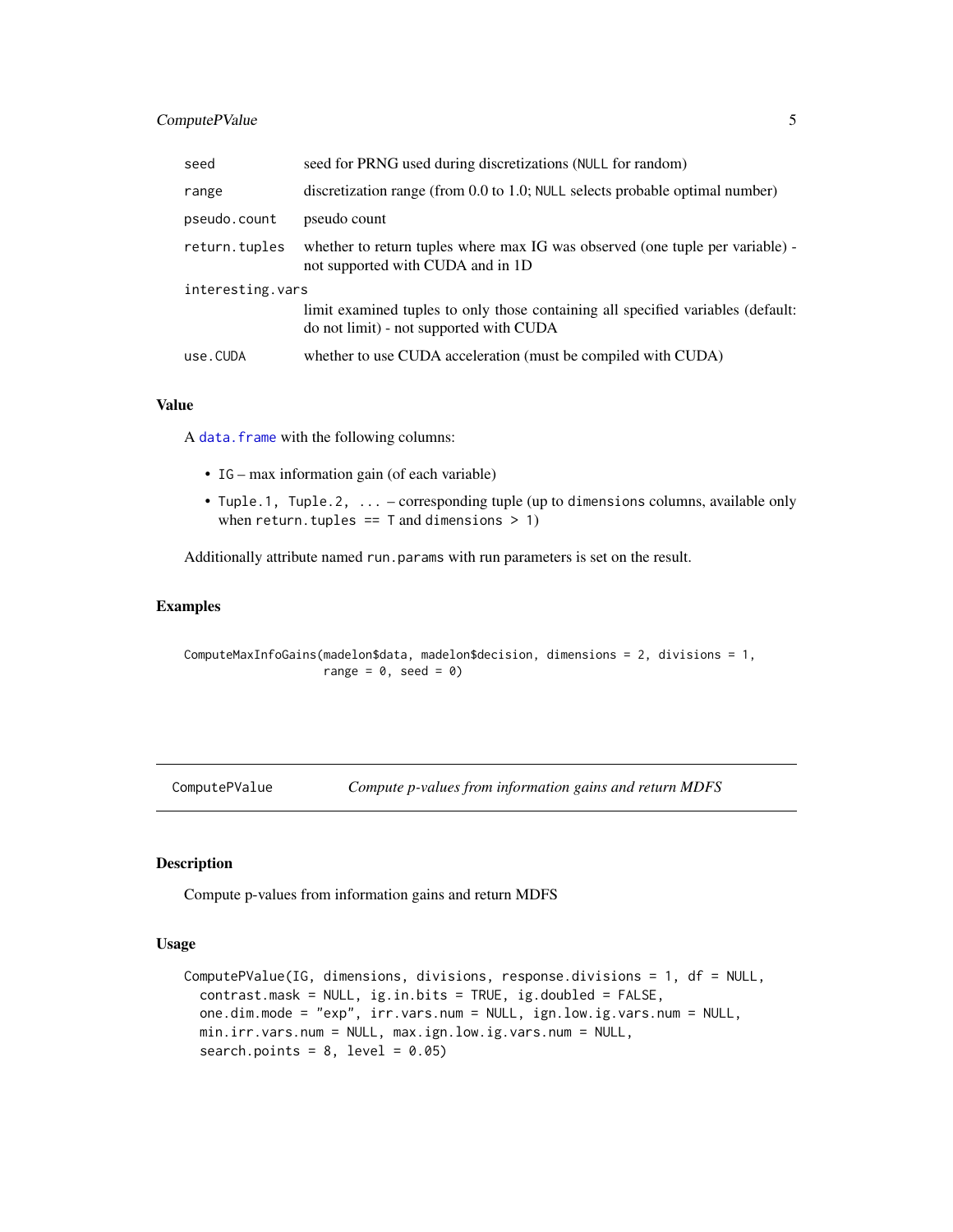#### <span id="page-5-0"></span>Arguments

| ΙG                              | max conditional information gains                                                                                                        |  |  |  |  |
|---------------------------------|------------------------------------------------------------------------------------------------------------------------------------------|--|--|--|--|
| dimensions                      | number of dimensions                                                                                                                     |  |  |  |  |
| divisions<br>response.divisions | number of divisions                                                                                                                      |  |  |  |  |
|                                 | number of response divisions (i.e. categories-1)                                                                                         |  |  |  |  |
| df                              | vector of degrees of freedom for each variable (optional)                                                                                |  |  |  |  |
| contrast.mask                   | boolean mask on IG specifying which variables are contrast variables (or NULL<br>if none, otherwise at least 3 variables must be marked) |  |  |  |  |
| ig.in.bits                      | TRUE if input is in binary log (as opposed to natural log)                                                                               |  |  |  |  |
| ig.doubled                      | TRUE if input is doubled (to follow the chi-squared distribution)                                                                        |  |  |  |  |
| one.dim.mode                    | 'exp' for exponential distribution, 'lin' for linear function of chi-squared or<br>'raw' for raw chi-squared                             |  |  |  |  |
| irr.vars.num                    | if not NULL, number of irrelevant variables, specified by the user                                                                       |  |  |  |  |
| ign.low.ig.vars.num             |                                                                                                                                          |  |  |  |  |
|                                 | if not NULL, number of ignored low IG variables, specified by the user                                                                   |  |  |  |  |
| min.irr.vars.num                |                                                                                                                                          |  |  |  |  |
|                                 | minimum number of irrelevant variables (NULL selects probable optimal num-<br>ber)                                                       |  |  |  |  |
| max.ign.low.ig.vars.num         |                                                                                                                                          |  |  |  |  |
|                                 | maximum number of ignored low IG variables (NULL selects probable optimal<br>number)                                                     |  |  |  |  |
| search.points                   | number of points in search procedure for the optimal number of ignored vari-<br>ables                                                    |  |  |  |  |
| level                           | acceptable error level of goodness-of-fit test (used only for warning)                                                                   |  |  |  |  |

#### Value

A [data.frame](#page-0-0) with class set to MDFS. Can be coerced back to data.frame using [as.data.frame](#page-0-0).

The following columns are present:

- IG information gains (input copy)
- chi.squared.p.value chi-squared p-values
- p.value theoretical p-values

Additionally the following [attributes](#page-0-0) are set:

- run.params run parameters
- sq.dev vector of square deviations used to estimate the number of irrelevant variables
- dist.param distribution parameter
- err.param squared error of the distribution parameter
- fit.p.value p-value of fit

#### Examples

```
ComputePValue(madelon$IG.2D, dimensions = 2, divisions = 1)
```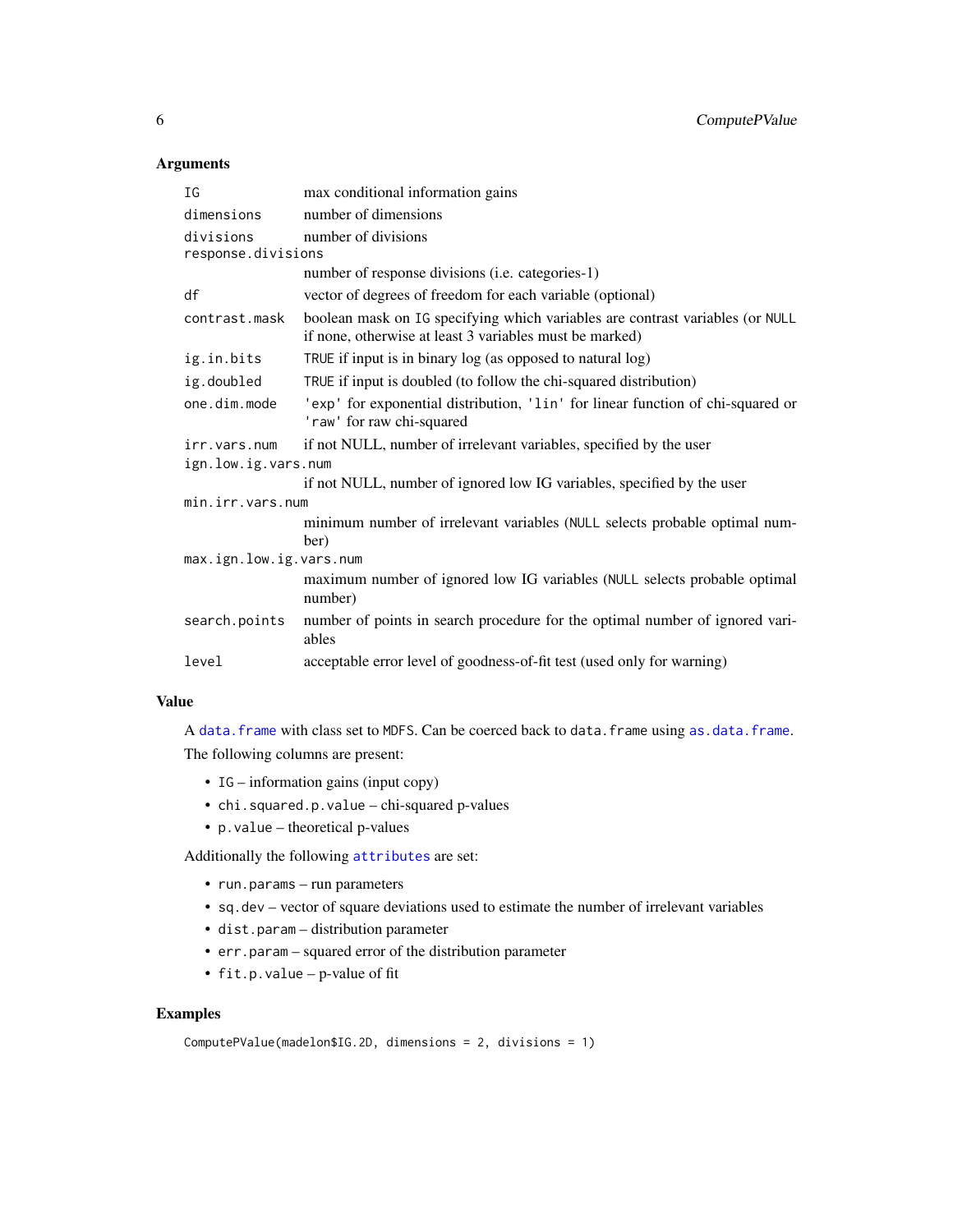<span id="page-6-0"></span>

#### Description

An artificial dataset containing data points grouped in 32 clusters placed on the vertices of a five dimensional hypercube and randomly labeled 0/1.

#### Usage

madelon

#### Format

A list of two elements:

data 2000 by 500 matrix of 2000 objects with 500 features

decision vector of 2000 decisions (labels 0/1)

IG.2D example 2D IG computed using ComputeMaxInfoGains

#### Details

The five dimensions constitute 5 informative features. 15 linear combinations of those features are added to form a set of 20 (redundant) informative features. There are 480 distractor features called 'probes' having no predictive power.

Included is the original training set with label -1 changed to 0.

#### Source

<https://archive.ics.uci.edu/ml/datasets/Madelon>

MDFS *Run end-to-end MDFS*

#### Description

Run end-to-end MDFS

#### Usage

```
MDFS(data, decision, n.contrast = max(ncol(data)/10, 30), dimensions = 1,
  divisions = NULL, discretizations = 1, range = NULL,
  p.adjust.method = "BH", level = 0.1, seed = NULL, use.CUDA = FALSE)
```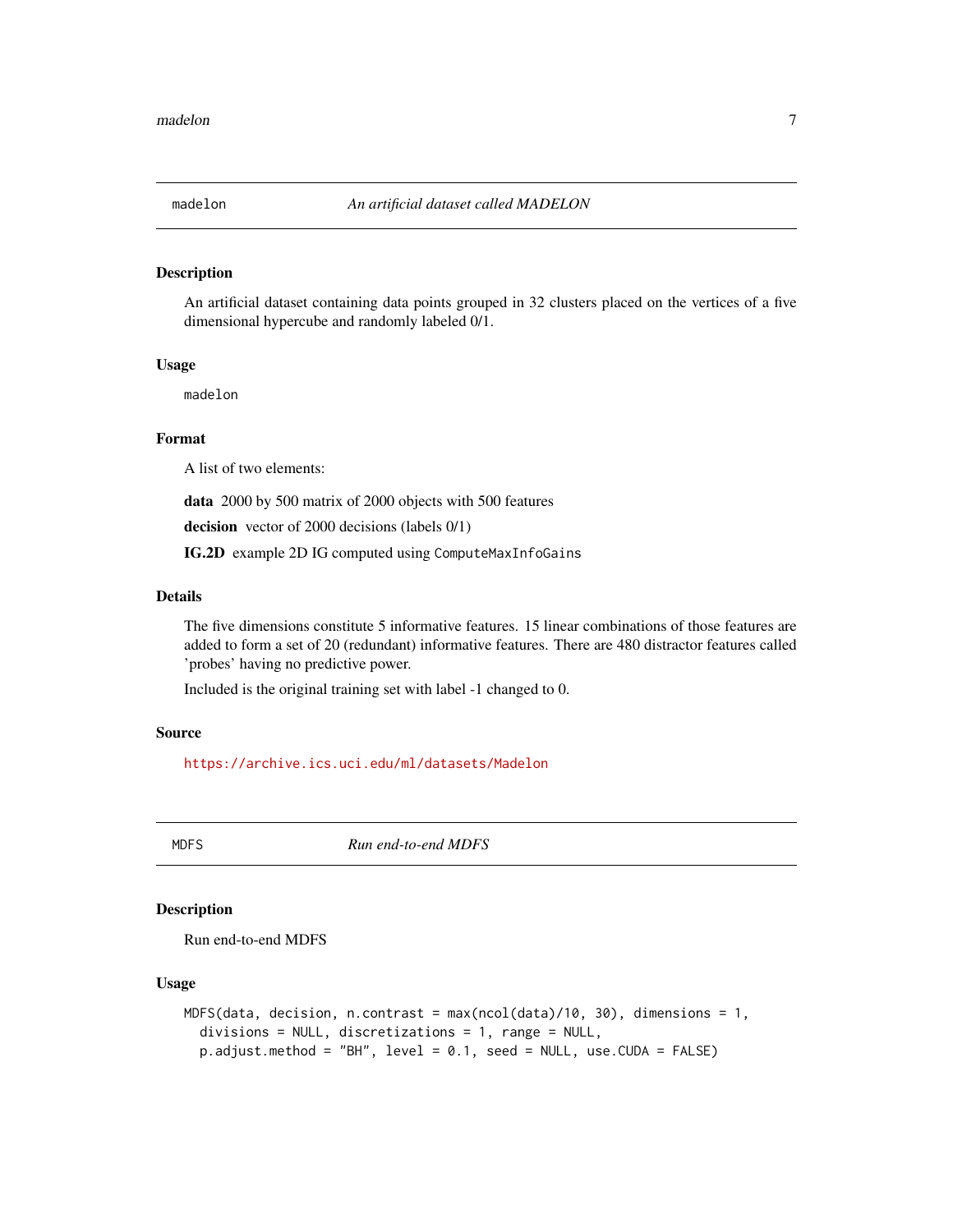#### <span id="page-7-0"></span>Arguments

| data            | input data where columns are variables and rows are observations (all numeric)        |  |  |  |
|-----------------|---------------------------------------------------------------------------------------|--|--|--|
| decision        | decision variable as a boolean vector of length equal to number of observations       |  |  |  |
| n.contrast      | number of constrast variables (defaults to max of 1/10 of variables number and<br>30) |  |  |  |
| dimensions      | number of dimensions (a positive integer; on CUDA limited to 2–5 range)               |  |  |  |
| divisions       | number of divisions (from 1 to 15; NULL selects probable optimal number)              |  |  |  |
| discretizations |                                                                                       |  |  |  |
|                 | number of discretizations                                                             |  |  |  |
| range           | discretization range (from 0.0 to 1.0; NULL selects probable optimal number)          |  |  |  |
| p.adjust.method |                                                                                       |  |  |  |
|                 | method as accepted by <b>p</b> . adjust                                               |  |  |  |
| level           | statistical significance level                                                        |  |  |  |
| seed            | seed for PRNG used during discretizations (NULL for random)                           |  |  |  |
| use.CUDA        | whether to use CUDA acceleration (must be compiled with CUDA)                         |  |  |  |

#### Value

A [list](#page-0-0) with the following fields:

- contrast.indices indices of variables chosen to build contrast variables
- contrast.variables built contrast variables
- MIG.Result result of ComputeMaxInfoGains
- MDFS result of ComputePValue (the MDFS object)
- statistic vector of statistic's values (IGs) for corresponding variables
- p.value vector of p-values for corresponding variables
- adjusted.p.value vector of adjusted p-values for corresponding variables
- relevant.variables vector of relevant variables indices

#### Examples

```
MDFS(madelon$data, madelon$decision, dimensions = 2, divisions = 1,
     range = 0, seed = 0)
```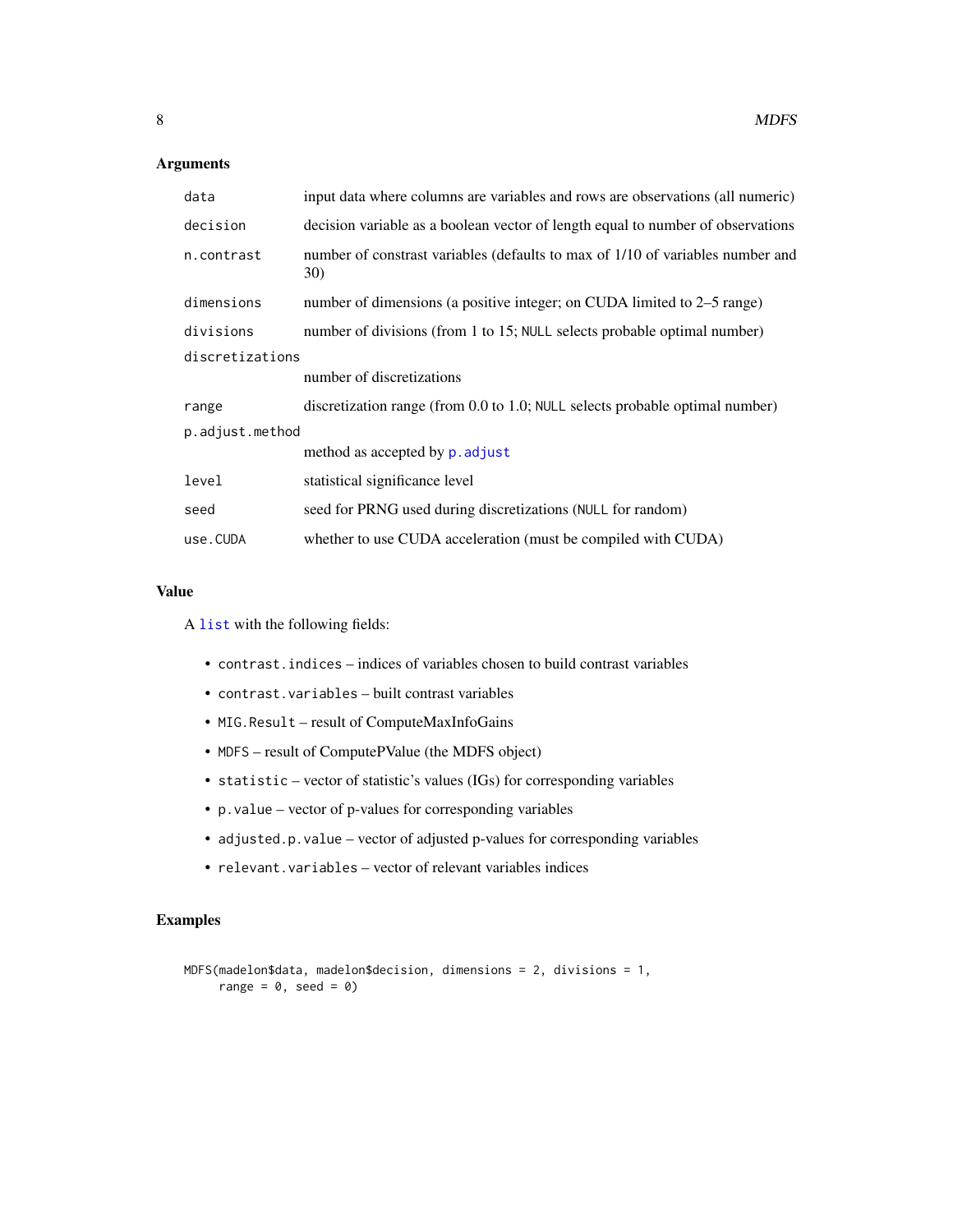<span id="page-8-0"></span>

#### Description

Plot MDFS details

#### Usage

```
## S3 method for class 'MDFS'
plot(x, plots = c("ig", "c", "p"), ...)
```
#### Arguments

|         | an MDFS object                                                            |
|---------|---------------------------------------------------------------------------|
| plots   | plots to plot (ig for max IG, c for chi-squared p-values, p for p-values) |
| $\cdot$ | passed on to plot                                                         |

RelevantVariables *Find indices of relevant variables*

#### Description

Find indices of relevant variables

#### Usage

```
RelevantVariables(fs, ...)
```
#### Arguments

| fs       | feature selector            |
|----------|-----------------------------|
| $\cdots$ | arguments passed to methods |

#### Value

indices of important variables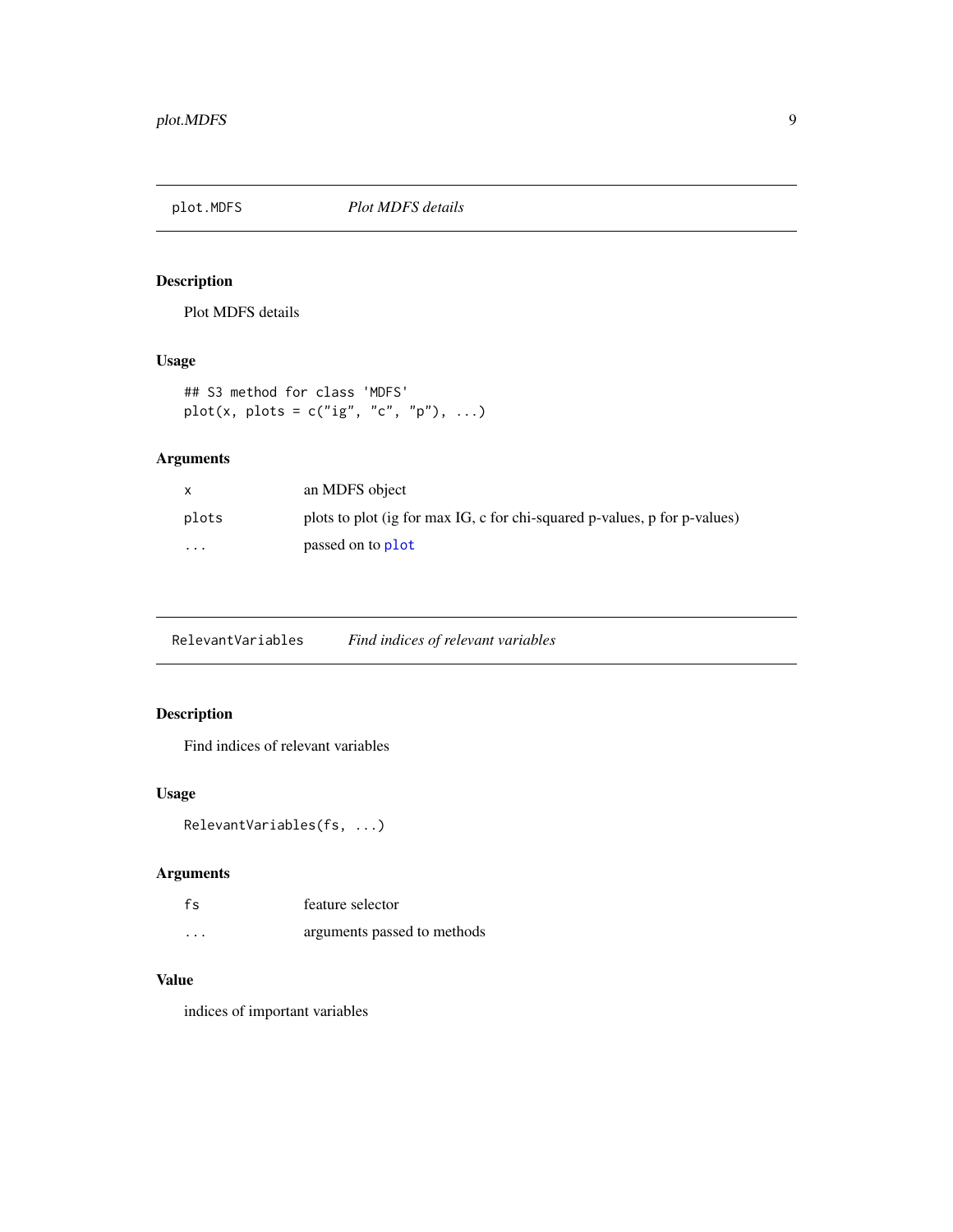<span id="page-9-0"></span>RelevantVariables.MDFS

*Find indices of relevant variables from MDFS*

#### Description

Find indices of relevant variables from MDFS

#### Usage

```
## S3 method for class 'MDFS'
RelevantVariables(fs, level = 0.1, p.adjust.method = "BH",
  ...)
```
#### Arguments

| fs              | an MDFS object                  |
|-----------------|---------------------------------|
| level           | statistical significance level  |
| p.adjust.method |                                 |
|                 | method as accepted by p. adjust |
|                 | ignored                         |

#### Value

indices of relevant variables